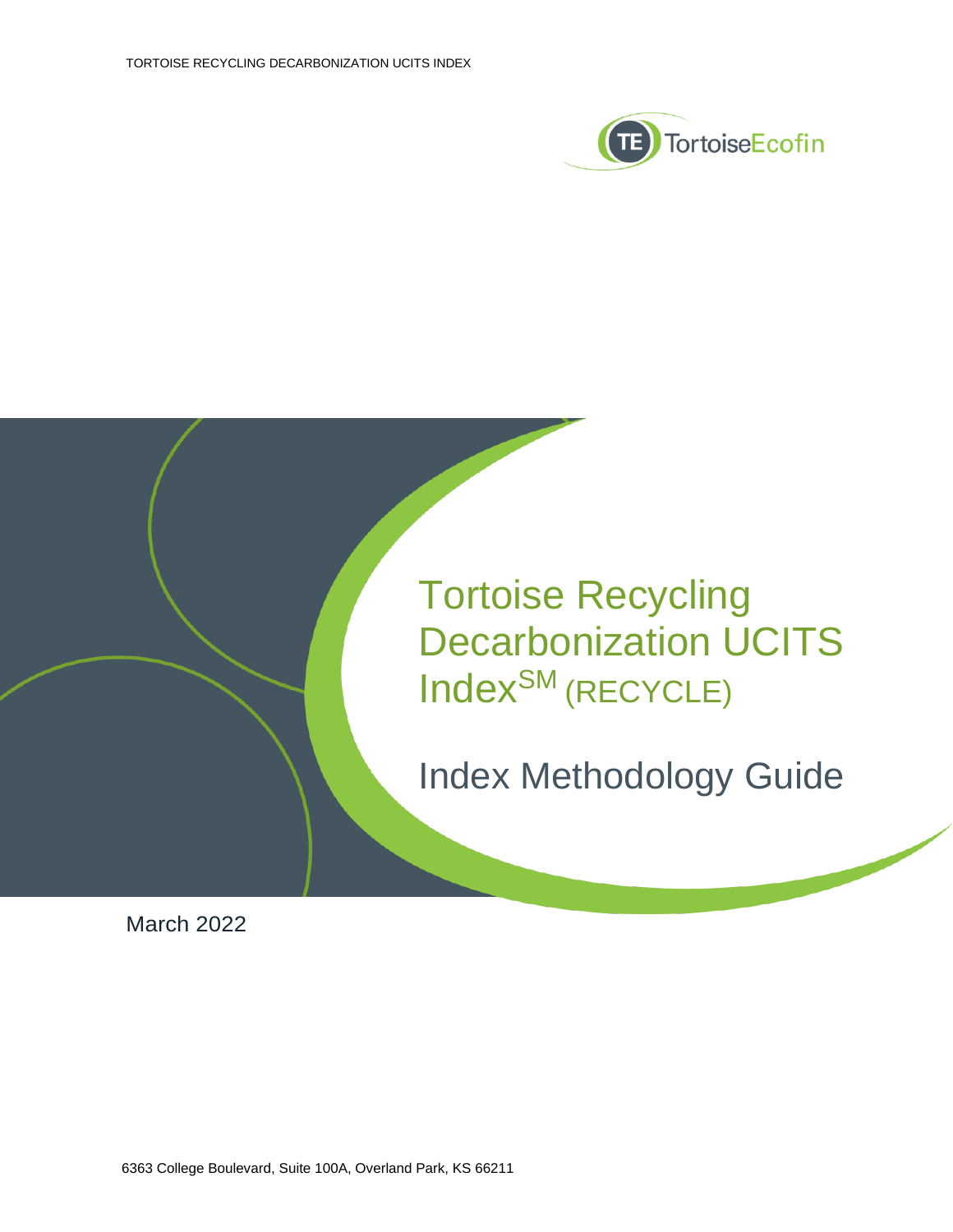# **Table ofcontents**

| <b>Company background</b>                 | 3              |
|-------------------------------------------|----------------|
| <b>Index introduction</b>                 | 3              |
| <b>Constituent eligibility criteria</b>   | 3              |
| <b>Constituent Weightings</b>             | $\overline{4}$ |
| <b>Security data</b>                      | $\overline{4}$ |
| <b>Index construction and maintenance</b> | 5              |
| <b>Index dissemination</b>                | 6              |
| <b>Index Committee</b>                    | $\overline{7}$ |
| <b>Definitions</b>                        | 8              |
| <b>Disclaimer</b>                         | 8              |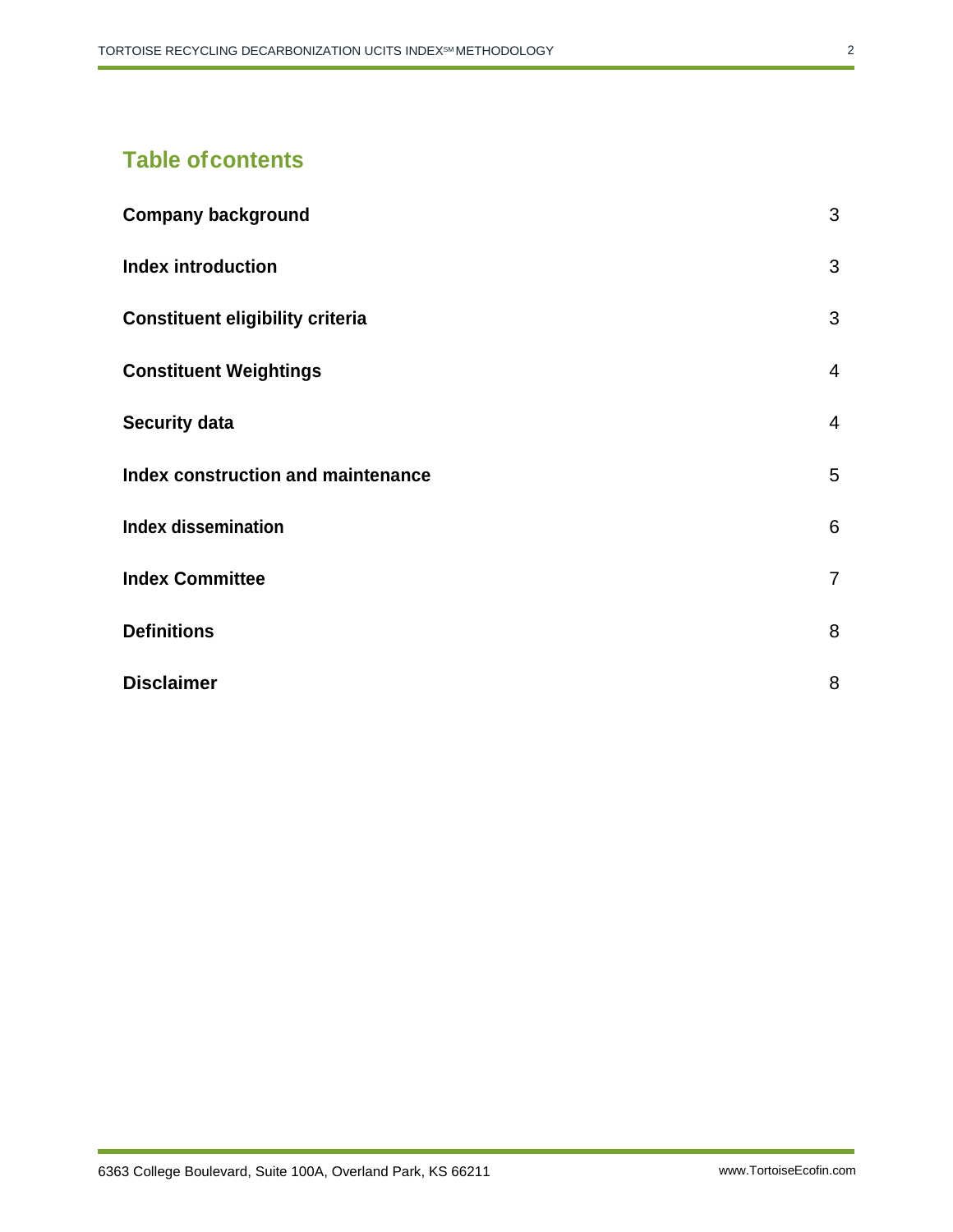# <span id="page-2-0"></span>**Company background**

#### **About Tortoise Index Solutions**

Tortoise Index Solutions, LLC ("Tortoise Index Solutions") d/b/a TIS Advisors provides research-driven indices that can be used as a realistic basis for exchange-traded products and thought leadership in the universe of essential assets. Its indices are intended to fill a void in the market and provide benchmarks and investable asset class universes for use by investment professionals, research analysts and industry executives to analyze relative performance as well as to provide a basis for passively managed exchange-traded products.

## <span id="page-2-1"></span>**Index introduction**

Decarbonization is a global mega trend as the world strives to achieve climate goals. The Tortoise Recycling Decarbonization UCITS Index<sup>SM</sup> is designed to track the performance of publicly traded companies involved in wasteto-energy and recycling technologies as part of the global decarbonization mega trend. Waste-to-Energy is the process of generating energy from waste such as garbage, animal manure, agriculture products and/or animal fats and thus includes companies that primarily produce renewable natural gas and diesel as well as ethanol. Recycling includes companies that recycle plastic waste, lithium-ion batteries as well as carbon capture sequestration.

The Index is taking environmental, social, and governance (ESG) considerations into account. Companies that do not meet the Global Standards Screening (GSS) or are involved in Controversial Weapons, Tobacco or Thermal Coal activities are excluded from the eligible investment universe.

#### **Index detail**

The Index level is calculated on both a USD price-return and a USD net total-return basis. The real-time Index level for the price-return version of the Index is available from major market data providers under the ticker "RECYCLE." The real-time net total-return Index level is available under the ticker "RECYCLET."

The Index is independently calculated by Solactive AG with a base level of 100 as of January 31, 2022.

## <span id="page-2-2"></span>**Constituent eligibility criteria**

**Index constituents** may include the following equity securities of eligible companies from developed and developing markets: 1) common stock; 2) interests in master limited partnerships ("MLPs"); and 3) interests in limited liability companies ("LLCs").

#### **Index eligibility**

Stocks that meet the eligibility criteria operate businesses related to waste-to- energy and recycling. The preliminary universe of companies is identified based on any of the following screens:

- Companies that derive revenue, operating profit, own assets or capital expenditures in decarbonizing wasteto-energy and recycling related businesses included in the TortoiseEcofin proprietary database of 462 global energy companies with an aggregative market cap of \$8.0 trillion.
	- o **Waste-to-energy** business activity includes production of renewable natural gas and renewable diesel. It also includes production of ethanol and other biomass like wood waste
	- o **Recycling** business activity includes traditional recycling activities such as glass, paper and cardboard recycling as well as recycling plastics into original materials such as polypropylene for re-use. In addition, includes lithium-ion battery recycling as well as companies engaged in carbon capture and sequestration
- Companies that derive revenue, operating profit, own assets or capital expenditures from operating decarbonizing waste-to-energy and recycling related businesses in the following GICS Sub-industries
	- $\circ$  Environmental & Facilities Services (20201050)  $\circ$  Industrial Machinery (20106020)
	- o Renewable Electricity (55105020) o Construction & Engineering (20103010)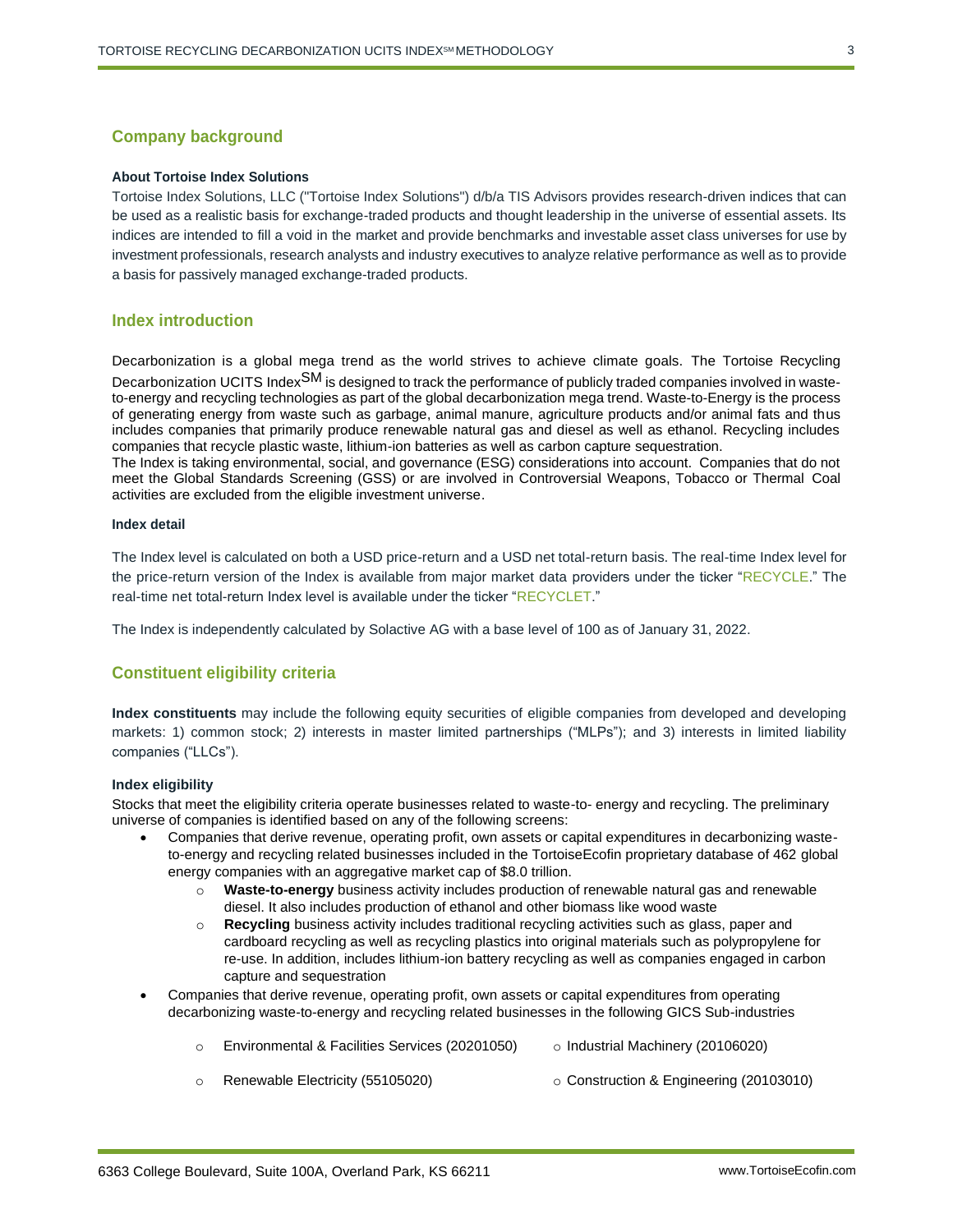- o Commodity Chemicals(15101010) o Packaged Foods & Meats (30202030)
- o Specialty Chemicals (15101050) o Oil & Gas Refining & Marketing
- - (10102030)

o Agricultural Products (30202010)

To be eligible for the Index, a company also needs to meet the following criteria:

**Market capitalization** Companies must have a total equity market capitalization of at least U.S \$200 million for two consecutive quarters at the time of inclusion in the index. To remain in the Index, a company must maintain an average equity market capitalization of at least U.S. \$200 million for a minimum of 20 trading days before the reference date. **Trading volume**: companies must have a minimum U.S. \$1 million average daily trading volume for 3 months before the index reference date.

**Listing exchange:** In the developed markets, companies must list their shares on one of the stock exchanges in the U.S., Europe (i.e., Austria, Belgium, Denmark, Finland, France, Germany, Ireland, Italy, Netherlands, Norway, Portugal, Spain, Sweden, Switzerland, or the United Kingdom), the Tokyo Stock Exchange, or on stock exchanges in Australia, Israel, New Zealand, Hong Kong, Singapore or Canada. In the developing markets, companies must have their shares listed on a stock exchange in one of the following countries: Brazil, Chile, China, Czech Republic, Hungary, Indonesia, Korea, Malaysia, Mexico, Philippines, Poland, South Africa, Taiwan, Thailand, or Turkey. Securities must be incorporated in one of these Emerging Market Countries. In the case of China, companies that are incorporated or domiciled in China and trade on one of the stock exchanges in the developed world are eligible for inclusion. In addition, Chinese domestic listed companies that are part of the stock connect program and meet index requirements will be selected for inclusion.

**ESG screening**: The Index includes an assessment of environmental, social, and governance (ESG) considerations. Companies that do not meet the Global Standards Screening (GSS) or are involved in Controversial Weapons, Tobacco or Thermal Coal activities are excluded from the eligible investment universe.

- Global Standards Screening (GSS): the Index will exclude companies that are non-compliant based on the ESG data providers' GSS assessment. GSS identifies companies that violate or are at risk of violating commonly accepted international norms and standards, such as the United Nations Global Compact (UNGC) Principles, the UN Guiding Principles on Business and Human Rights (UNGPs), the Organization for Economic Cooperation and Development (OECD) Guidelines for Multinational Enterprises and their underlying conventions.
- Controversial Weapons: the Index will exclude the companies that are involved in controversial weapons, such as the activities in anti-personnel mines, biological and chemical weapons, cluster weapons, depleted uranium, nuclear weapons and white phosphorus weapons.
- Tobacco: the Index will exclude the companies that are involved, or own significant shares of companies involved in tobacco production and supplying of tobacco-related products/services, or companies derive over 10% revenue from tobacco distribution, as identified by the ESG data providers.
- Thermal Coal: the Index will exclude the company's that derive more than 25% revenue from thermal coal extraction, or having more than 25% revenue or capacity from thermal coal-based power generation.

# <span id="page-3-0"></span>**Constituent Weightings**

No individual security in the index may be more than a 7% weight of the total index market cap as of the reference date. In addition, the combined weights of all securities with 5% weights shall not exceed 35% at rebalance. Any excess weight will be distributed on a proportional market capitalization weighted basis to other members of the index that do not at the time exceed the thresholds.

**Liquidity adjustment**: In the event a security has a calculated volume factor defined as average daily volume traded over the preceding three months / weight in the index that is less than \$500 million, its weight will be reduced such that weight after volume adjustment equals weight before adjustment times calculated volume factor divided by \$500 million. Any excess weight will be distributed on a proportional market capitalization weighted basis to other members of the index.

# <span id="page-3-1"></span>**Security data**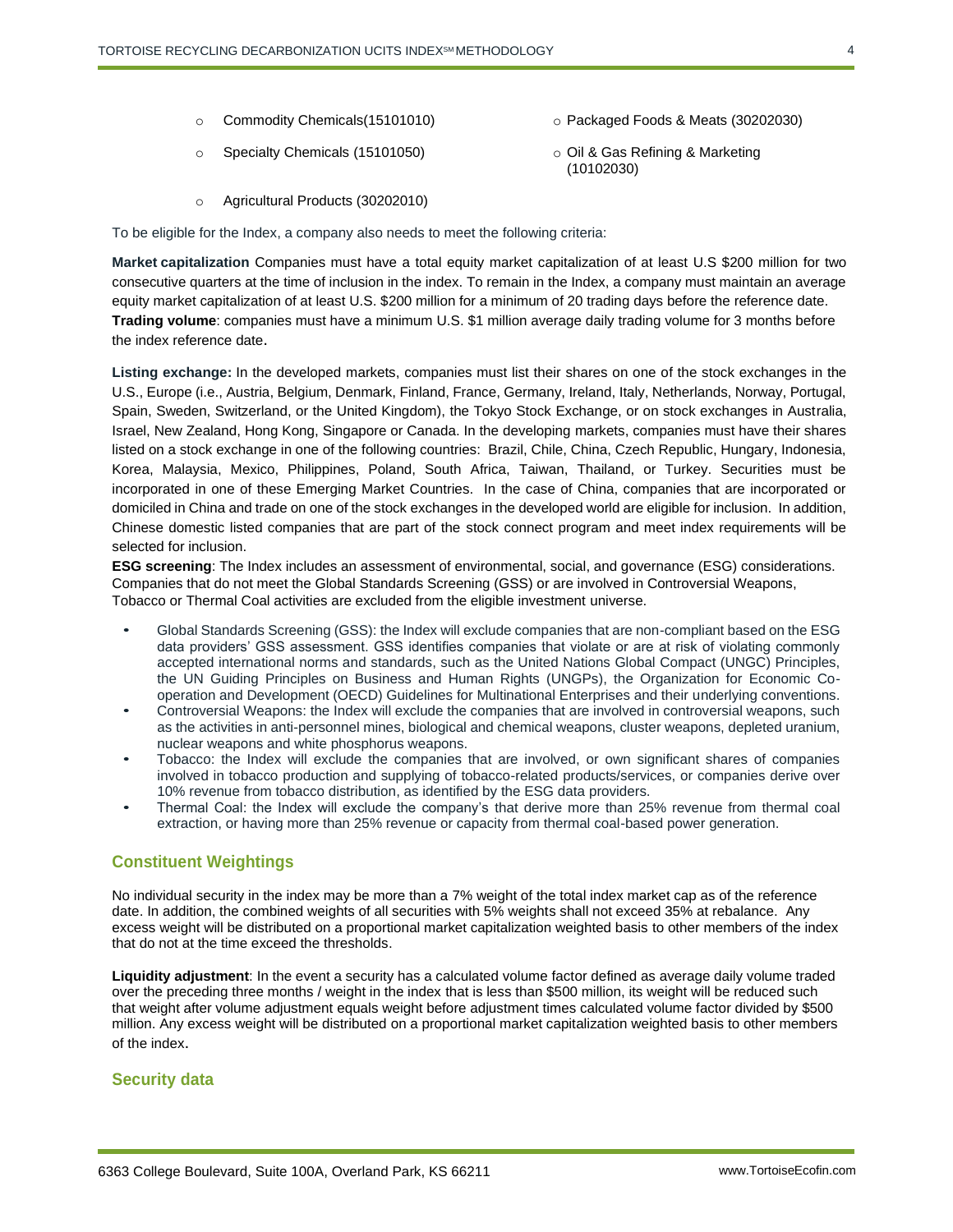#### **Reference documentation**

The following documents are used to calculate shares outstanding:

- Press releases
- Annual reports pursuant to Sections 13 and 15(d) of the Securities and Exchange Act of 1934 (10-K, 20- F) and Parts 4, 5 and 6 of National Instrument 51-102 (AIF)
- Quarterly reports pursuant to Section 13 and 15(d) of the Securities Exchange Act of 1934 (10-Q, 6-K) and Parts 4 and 5 of National Instrument 51-102 (IFS)
- Certain registration statements pursuant to Rules 415 and 462 of the Securities Act of 1933 (S-1, S-3)
- Prospectuses and prospectus supplements pursuant to Rule 424(b)
- Proxy statements pursuant to Section 14(a) of the Securities Exchange Act of 1934 (DEF 14A)
- Current reports pursuant to Sections 13 and 15(d) of the Securities Exchange Act of 1934 (8-K, 6-K)

#### **Shares outstanding**

The shares counted for index calculation are shares outstanding, and are essentially "basic shares" as defined by The Financial Accounting Standards Board (FASB) in Generally Accepted Accounting Principles (GAAP). This count is float-adjusted to reflect only available shares.

Changes in a company's shares outstanding (and float changes), to include those due to mergers and acquisitions, greater than 5% are applied on a weekly basis by the index calculation agent. All other de minimis changes are accumulated and implemented with quarterly share rebalancing and annual float updates.

# <span id="page-4-0"></span>**Index construction and maintenance**

## **Index selection**

#### Exposure and carbon emission assessment

Each stock that meets the eligibility criteria is evaluated for exposure to waste-to-energy and recycling activities. Revenues, operating profit, assets, and capital expenditures are evaluated to determine exposure to waste-to-energy and recycling activities based on data provided in the company's most recent annual report or quarterly report, and/or sustainability report.

Furthermore, companies' emissions data is reviewed to evaluate emissions avoided as disclosed by the company relative to Scope 1 and 2 emissions reported in the company's annual sustainability report.

#### Selection

Based on the above exposure assessment, only companies with greater than 20% of revenue, or operating profit, or assets, or capital expenditures are selected and further classified into the following categories:

- **Tier 1 (Deep green)** category includes companies with greater than 50% of revenue, operating profit, assets, capital expenditures, and generate negative carbon emissions (i.e., carbon avoided based on their renewable products and recycling > Scope 1 and 2 emissions).
- **Tier 2 (Green)** category contains companies with 20% 50% of revenue, operating profit, assets, capital expenditures, and generate negative carbon emissions.
- **Tier 3 (Light green)** category contains companies with greater than 50% of revenue, operating profit, assets, capital expenditures, but generate positive or not reporting carbon emissions.
- **Tier 4 (Orange)** category contains companies with 20% 50% of revenue, operating profit, assets, capital expenditures, but generate positive or not reporting carbon emissions.

#### **Index calculation equations**

#### **The index is calculated by Solactive AG using the following equations:**

Each security in the index will initially be equally weighted based on the total number of securities in the Index. The initial weights are adjusted based on the tiers discussed in the table below, such that Tier 1 (Deep Green) and Tier 2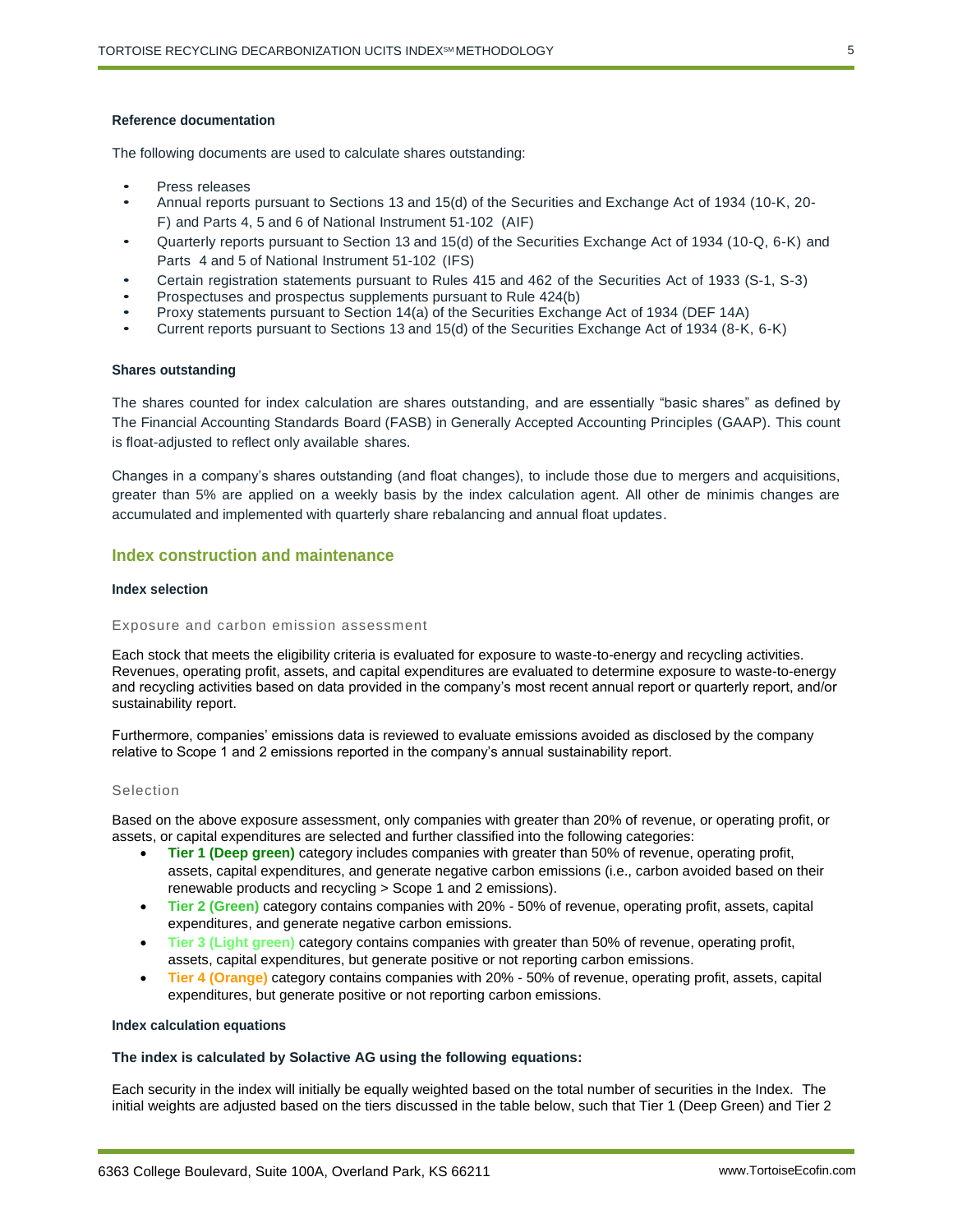(Green) categories will be overweighed.

- Securities in **Tier 1 (Deep green)** category will have their initial weights adjusted by 2.0x.
- Securities in **Tier 2 (Green)** category will have their initial weights adjusted by 1.5x.
- Securities in **Tier 3 (Light green)** category will have their initial weights adjusted by 1x.
- Securities in **Tier 4 (Orange)** category will have their initial weights adjusted by 0.75x.

The selection and weighting process is summarized in the table below:

| Selection and weighting                                                                | Reported negative carbon<br>emission       | Reported positive or not<br>reporting carbon emission |
|----------------------------------------------------------------------------------------|--------------------------------------------|-------------------------------------------------------|
| Revenue, operating profit,<br>assets, and/or capital<br>expenditures $> =50\%$         | Tier 1 (Deep green)<br>2x Equal weight     | <b>Tier 3 (Light green)</b><br>1x Equal weight        |
| $20\% \leq$ Revenue, operating<br>profit, assets, and/or capital<br>expenditures < 50% | <b>Tier 2 (Green)</b><br>1.5x Equal weight | <b>Tier 4 (Orange)</b><br>0.75x Equal weight          |
| Revenue $< 20\%$                                                                       | Excluded                                   | Excluded                                              |

#### **Index rebalancing**

The Index is rebalanced semi-annually on the third Friday of each March and September rebalances are effective at the open of the next trading day. In the event major US exchanges are closed on the third Friday of March or September, the rebalancing will take place after the market close on the immediately preceding trading day. Reference dates for rebalancing are nine calendar days prior to the rebalance dates. Underlying constituent shares and constituent caps will be applicable as of the reference dates. As such, due to market fluctuations between reference dates and rebalance dates, constituent caps may not hold on the rebalance dates.

Corporate actions (such as stock splits, stock dividends, spin-offs and rights offerings) are applied after the close of trading on the day prior to the ex-date. Share changes resulting from exchange offers are made on the ex-date.

#### **Additions**

No companies will be added to the Index between rebalance dates.

#### **Deletions**

Between rebalance dates, a constituent can be deleted from the Index due to corporate events such as mergers, acquisitions, bankruptcies, takeovers, or delistings.

#### **Industry classifications**

Constituents will be reviewed semi-annually for eligibility.

#### **Treatment of dividends and distributions**

The price return index does not account for cash dividends or cash distributions. The net total return index accounts for cash dividends or cash distributions net of tax based on withholding tax rates as per country of incorporation, and by reinvesting them across the Index after market close on the ex-date. Stock dividends are treated as corporate actions and result in offsetting adjustments to price and units outstanding.

#### **Base date**

The base date for the Index is January 31, 2022, with a base value of 100.

## <span id="page-5-0"></span>**Index dissemination**

The real-time Index level for the price return version of the Index is available from major market data providers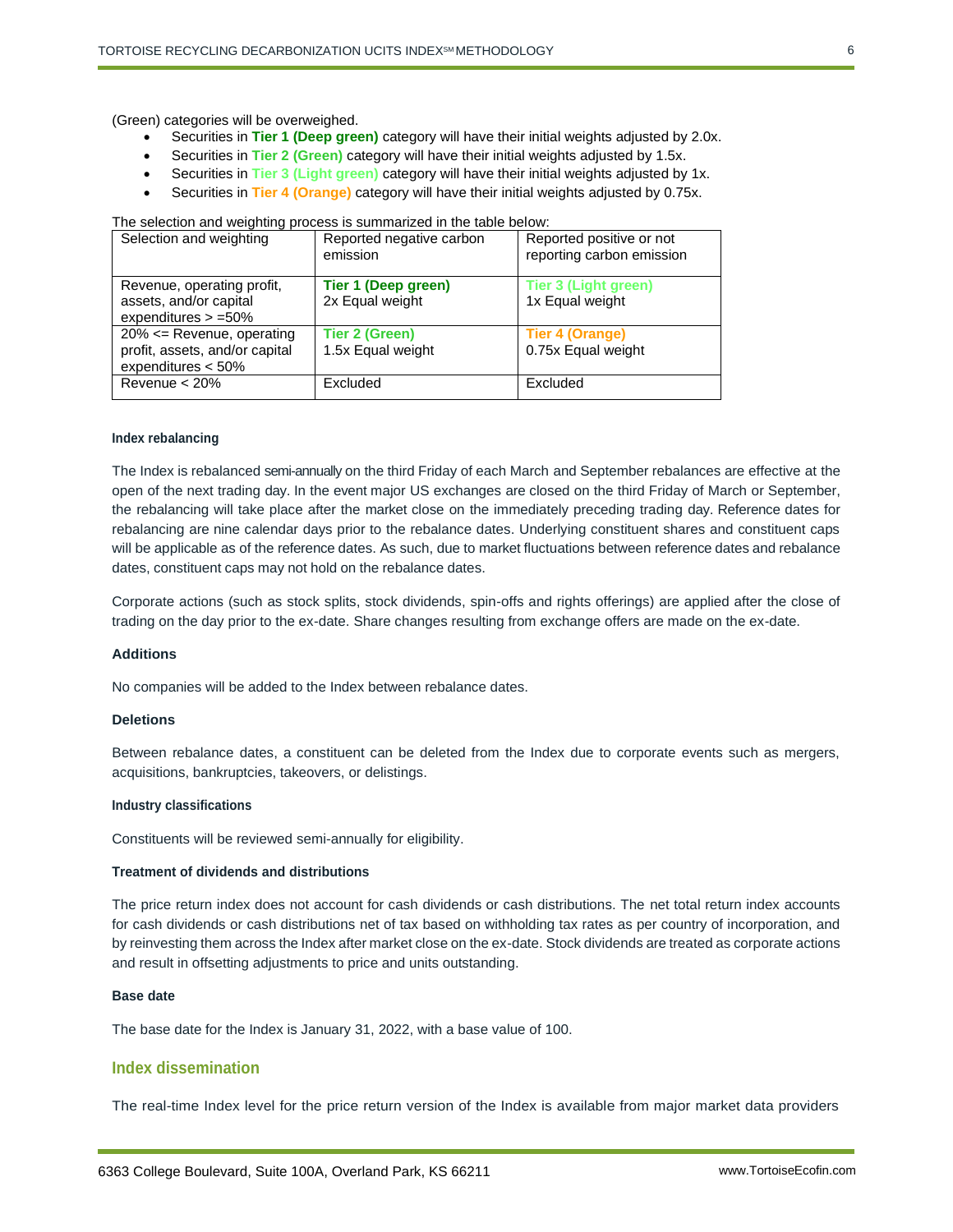under the ticker "RECYCLE." The real-time net total return Index level is available under the ticker "RECYCLET." The index is published via the price marketing services of Boerse Stuttgart AG and is distributed to all affiliated vendors. Each vendor decides on an individual basis as to whether they will distribute/ display the Index via their information systems. Additionally, index values, constituents and announcements regarding constituent changes, can be found by visiting [www.tortoiseecofin.com](http://www.tortoiseecofin.com/)

#### **Prices and calculation frequency**

The Index is calculated daily throughout the year. The Index is not calculated on days when U.S. and Canada exchanges are officially closed.

In situations where an exchange is forced to close early due to unforeseen events, such as computer or electric power failures, weather conditions or other events, the closing price of the Index will be calculated based on (1) the closing prices published by the exchange, or (2) if no closing price is available, the last regular trade reported for each stock before the exchange is closed. In all cases, the prices will be from the exchange listing included in the Index.

If an exchange fails to open due to unforeseen circumstances, the Index will use the prior day's closing prices. If all exchanges fail to open, the Index may not be published for that day.

## <span id="page-6-0"></span>**Index Committee**

The Index Committee of Tortoise Index Solutions oversees the integrity of the rules governing constituent composition and index computation, and provides clarifying guidance on the rules-based methodology where required. Every effort is made to ensure the rules are clear and non-discretionary. The Index Committee approves quarterly rebalances and directs public announcement relating to the indices.

#### **Members**

The Index Committee will consist of between three to five voting members, one of whom will act as Chair. For their particular work on the Index Committee, Index Committee members will not receive a salary or other financial remuneration (or any benefit in kind).

#### **Meetings, quorum and voting**

Index Committee members shall receive at least five business days' notice of Index Committee meetings.

A quorum of Index Committee members is required for all voting matters. "Quorum" is defined as at least two members, one of whom must be the Index Committee chair.

Each Index Committee member shall be entitled to one vote at each Index Committee meeting. All motions or matters before the Index Committee may be carried by simple majority.

#### **Confidentiality**

Matters discussed or handled by the Index Committee will be considered confidential until such time as they are made public. Without limiting the generality of the foregoing, the minutes of the Index Committee are confidential information and may not be discussed with anyone outside of the Index Committee without the prior written approval of the Chair and the Chief Compliance Officer of Tortoise Index Solutions.

Decisions by the Index Committee regarding rules, ambiguous cases or discretionary additions or deletions from indices may be made public via such mechanic (internet or otherwise) as Tortoise Index Solutions decides from time to time.

#### **Conflicts of interest**

Any Index Committee member who has a conflict of interest with respect to an issue before the Index Committee must excuse him/herself from participating or voting in relation to that issue. In participating in the Index Committee's activities, all Index Committee members will aim to observe the highest standards of market practice, avoid